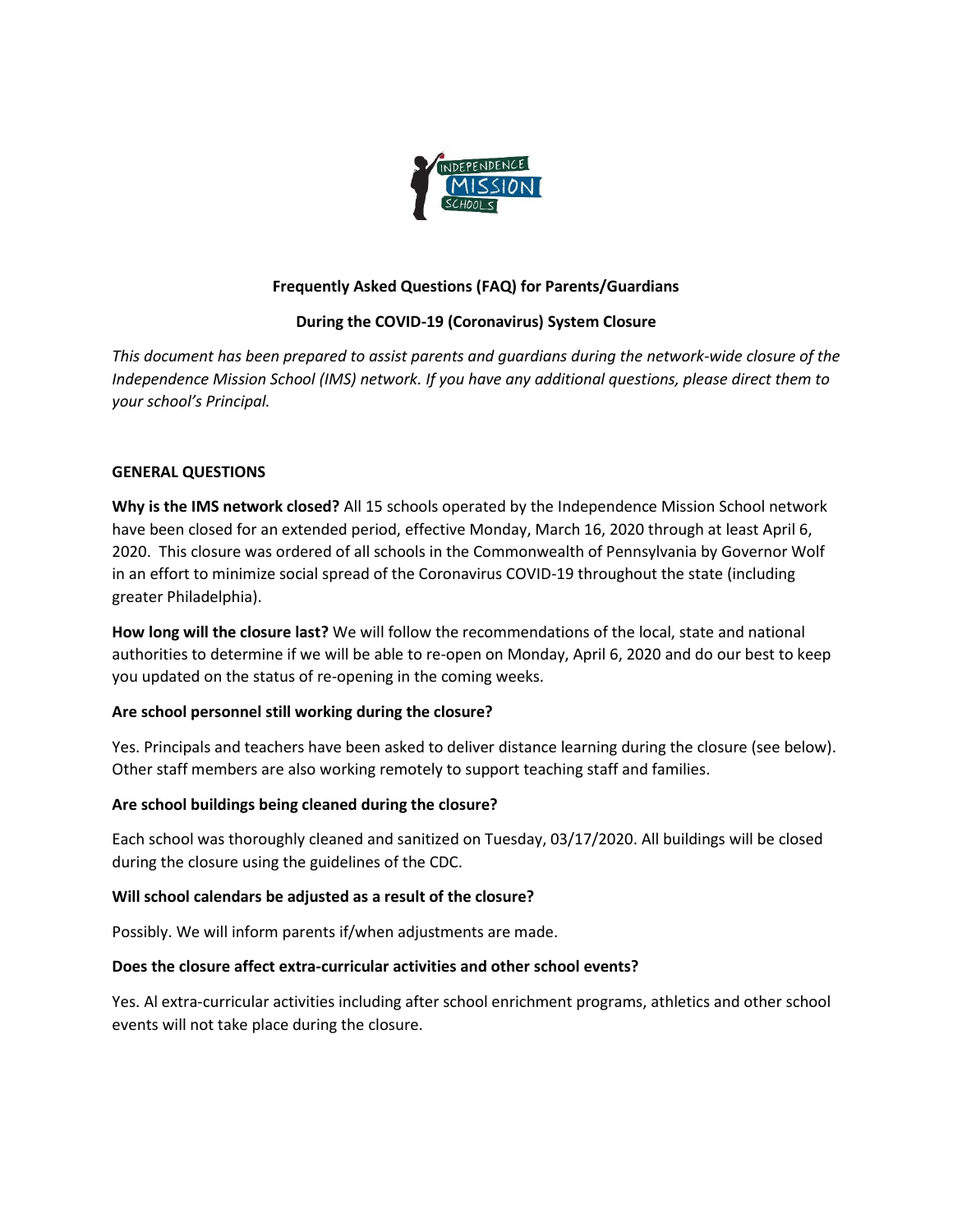## **Are school lunches still being offered during the closure?**

The city of Philadelphia has designated meal distribution locations during this closure. Please refer to this link for a full list[: https://www.phila.gov/2020-03-14-find-free-meals-and-safe-spaces-for-students](https://www.phila.gov/2020-03-14-find-free-meals-and-safe-spaces-for-students-while-schools-are-closed/)[while-schools-are-closed/](https://www.phila.gov/2020-03-14-find-free-meals-and-safe-spaces-for-students-while-schools-are-closed/)

### **QUESTIONS ABOUT DISTANCE LEARNING**

## **What is distance learning?**

Distance learning relates to student learning that is delivered either through technology or through printed packets or assignments from textbooks. The IMS academic team has provided resources to schools for promoting learning during the school closure. Principals at each school have been asked to communicate with parents/caregivers to share learning plans and additional resources. If you need support in obtaining learning resources, please contact your school's principal. Additional resources can be found on the IMS Coronavirus update website under the "Keep Learning Going" section: https://independencemissionschools.org/about/coronavirus-update/.

#### **How will distance learning take place?**

Schools will be sending regular communications home regarding distance learning expectations and assignments. Students should complete distance learning, ideally during regular school hours, throughout the closure. Distance learning can relate to any school subject.

#### **What if I don't have access to the Internet?**

While you don't need to have internet access to participate in distance learning, many educational websites (including those that are mobile-phone friendly) are offering free access as a result of the outbreak. Families without internet can participate in th[e Comcast Internet Essentials program](https://www.wxyz.com/news/national/coronavirus/comcast-offering-internet-essentials-package-free-for-60-months-during-coronavirus-outbreak?fbclid=IwAR2Uh4LopOTcmrCbbYs53McVwbXoCrSrXW5C4WzjbzUC2m3jIQxZ5EEFhLQ) and receive free internet for 60 days. Visit the IMS Coronavirus update website and refer to the "Keep Learning Going" section for more information:

https://independencemissionschools.org/about/coronavirus-update/

#### **Will distance learning be of good quality?**

Nothing can replace the teacher-student interactions at the heart of good learning. However, teachers and school leaders are working diligently to ensure the highest possible quality of distance learning through distributing resources and encouraging innovation and creativity. It is vital that our students continue learning during this closure!

#### **Are younger children (preschool and kindergarten) expected to participate in distance learning?**

Yes. Schools should be providing distance learning to all grade levels, including preschool and kindergarten.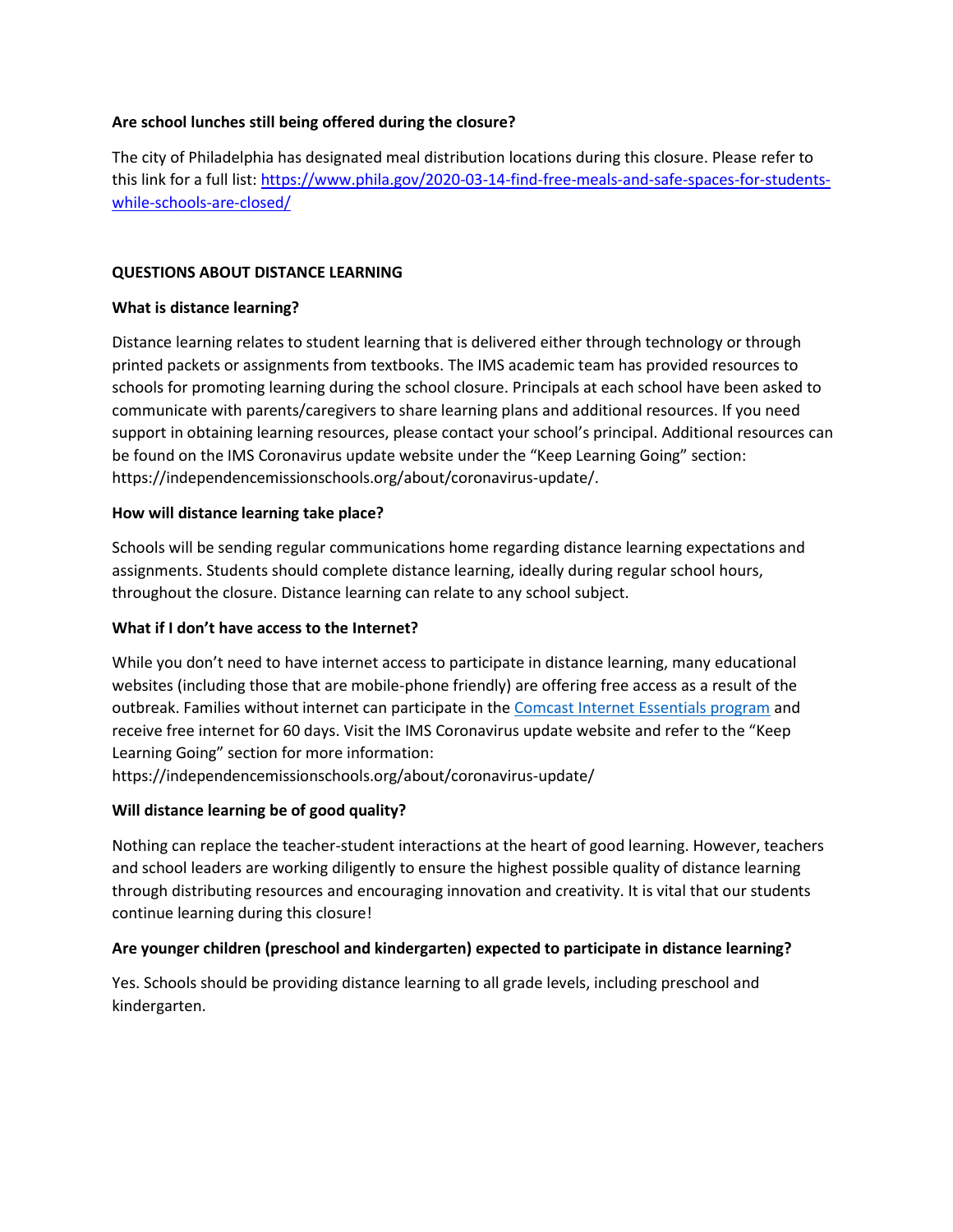### **I am confused or have concerns about my child's distance learning. What do I do?**

You should not be afraid to contact your child's school principal if you have questions or concerns about distance learning. Our schools depend upon good communication and a spirit of partnership between teachers and parents/guardians!

## **Will distance learning assignments be graded?**

All submitted student work in our distance-learning environment will be monitored, and students will receive regular feedback on their work and progress. To the extent possible, we are asking that distancelearning activities be completed by students. We believe it is important for students to remain engaged academically, to use their God-given intellectual gifts, even during this challenging period. However, no student will be penalized for difficulty in completing such activities because of technological or other similar barriers. Faculty have been instructed to be flexible with deadlines, as well. If students are facing any such difficulties, we ask that parents/caregivers discuss these with the student's homeroom teacher. We are also monitoring communication from the Archdiocese of Philadelphia and the Commonwealth of PA, as they offer updates and guidance around assessment practices in the current school year.

## **Will standardized tests still be administered this year?**

Currently, we have not yet received guidance from the Archdiocese of Philadelphia on postponing or cancelling the TerraNova. We are awaiting additional details on the duration of school closures in Pennsylvania before making a final determination about postponing or canceling the MAP test.

## **QUESTIONS ABOUT TUITION AND REGISTRATION**

#### **Should I still pay tuition during the system-wide closure?**

Yes. At this time in order for our schools to offer a high-quality distance learning opportunity, ensure clean and safe environments for when our buildings reopen and continue to compensate staff during this closure, we will not be pro-rating school tuition. Cares fees, however, will not be due during this time.

# **I am having difficulty paying tuition, as my own workplace has been impacted by the closure. What do I do?**

We know that some families may have difficulties paying tuition due to the loss of pay during workplace closures. If this is happening to you, please contact your school's Tuition & Enrollment manager.

#### **Should I still register for next school year?**

Yes. All families are encouraged to proceed with registration for next school year if you have not already done so. You should work with your school's Tuition & Enrollment manager to submit your registration materials.